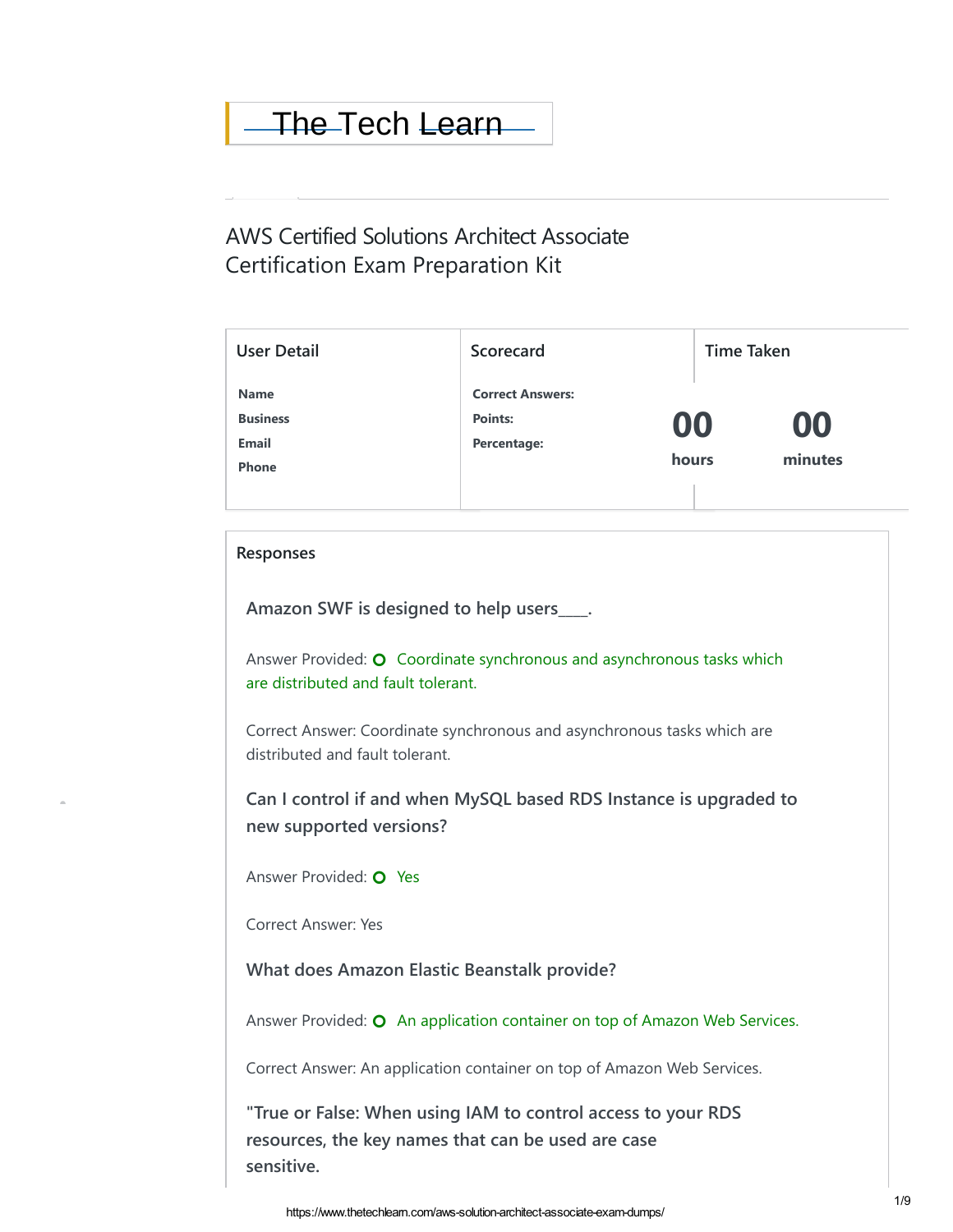#### The Tech Learn

**For example, aws:CurrentTime is NOT equivalent to AWS:currenttime."**

Answer Provided: O FALSE

Correct Answer: FALSE

**What will be the status of the snapshot until the snapshot is complete.**

Answer Provided: **O** pending

Correct Answer: pending

**Can we attach an EBS volume to more than one EC2 instance at the same time?**

Answer Provided: **O** No

Correct Answer: No

**True or False: Automated backups are enabled by default for a new DB Instance.**

Answer Provided: **O** TRUE

Correct Answer: TRUE

**What does the AWS Storage Gateway provide?**

Answer Provided:  $\bullet$  It allows to integrate on-premises IT environments with Cloud Storage

Correct Answer: It allows to integrate on-premises IT environments with Cloud Storage

**Amazon RDS automated backups and DB Snapshots are currently supported for only the \_\_\_\_ storage engine.**

Answer Provided: O InnoDB

Correct Answer: InnoDB

**How many relational database engines does RDS currently support?**

Answer Provided: O Three: MySQL, Oracle and Microsoft SQL Server.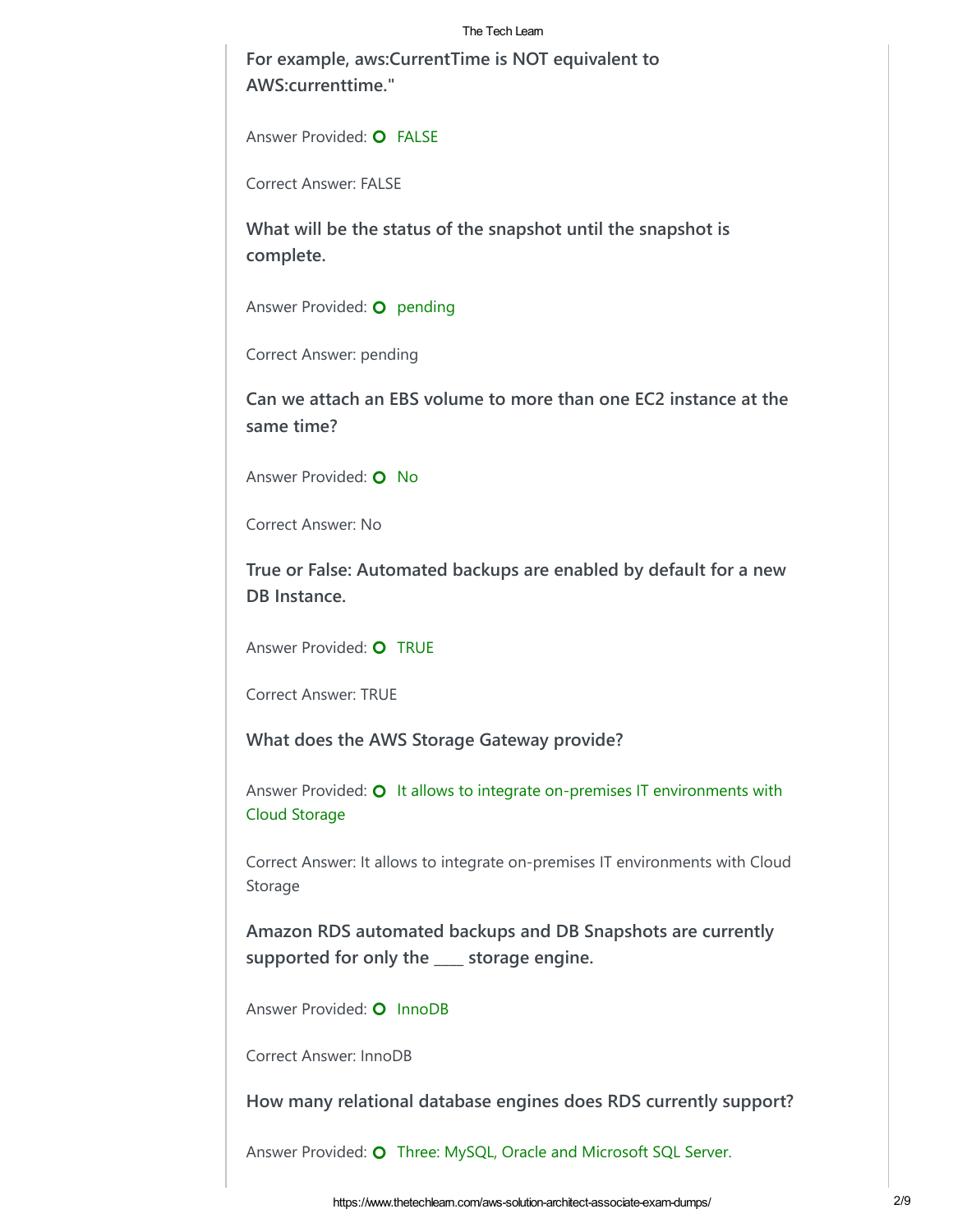#### The Tech Learn

Correct Answer: Three: MySQL, Oracle and Microsoft SQL Server.

**Fill in the blanks: The base URI for all requests for instance metadata is \_\_\_\_.**

Answer Provided: **O** http://169.254.169.254/latest/

Correct Answer: http://169.254.169.254/latest/

**While creating the snapshots using the command line tools, which command should I be using?**

Answer Provided: O ec2-create-snapshot

Correct Answer: ec2-create-snapshot

**"Typically, you want your application to check whether a request generated an error before you spend any time processing results.** 

**The easiest way to find out if an error occurred is to look for an \_\_\_\_ node in the response from the Amazon RDS API."**

Answer Provided: O Error

Correct Answer: Error

**What are the two types of licensing options available for using Amazon RDS for Oracle?**

Answer Provided: O BYOL and License Included

Correct Answer: BYOL and License Included

**What does a "Domain" refer to in Amazon SWF?**

Answer Provided:  $\bigcirc$  A collection of related Workflows

Correct Answer: A collection of related Workflows

**EBS Snapshots occur \_\_\_\_.**

Answer Provided: O Asynchronously

Correct Answer: Asynchronously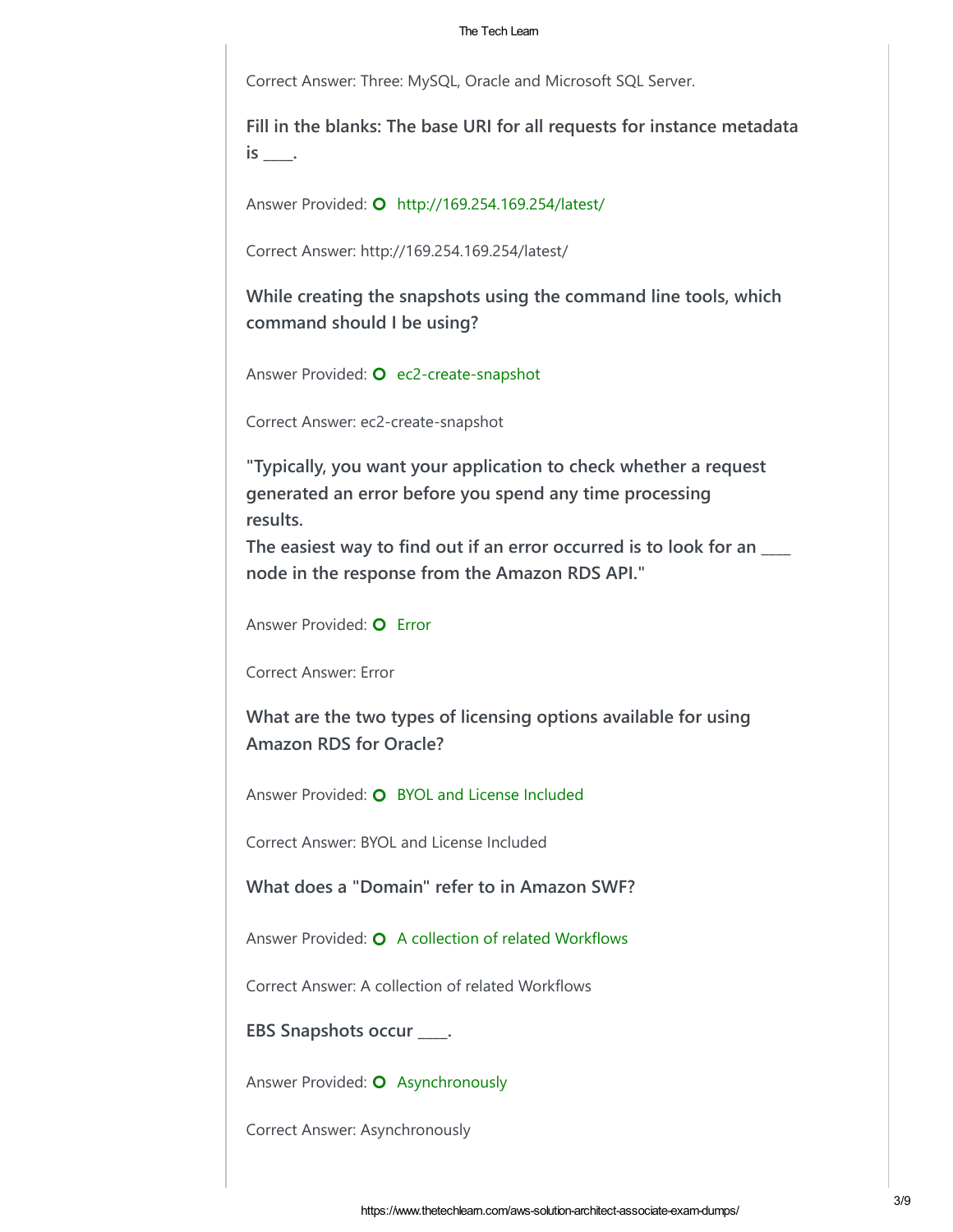**Disabling automated backups \_\_\_\_ disable the point-in-time recovery.**

```
Answer Provided: O will
```
Correct Answer: will

**"Out of the stripping options available for the EBS volumes, which one has the following disadvantage: 'Doubles the amount of I/O required from the instance to EBS compared to RAID 0, because you're mirroring all writes to a pair of volumes, limiting how much you can stripe.'?"**

Answer Provided: O Raid 1

Correct Answer: Raid 1

**Is creating a Read Replica of another Read Replica supported?**

Answer Provided: **O** Only with MSSQL based RDS

Correct Answer: Only with MSSQL based RDS

**Can Amazon S3 uploads resume on failure or do they need to restart?**

Answer Provided: O Resume on failure

Correct Answer: Resume on failure

**Which of the following cannot be used in Amazon EC2 to control who has access to specific Amazon EC2 instances?**

Answer Provided: **O** IAM System

Correct Answer: IAM System

**"Fill in the blanks: \_\_\_\_ let you categorize your EC2 resources in different ways, for example, by purpose, owner, or environment."**

Answer Provided: O Tags

Correct Answer: Tags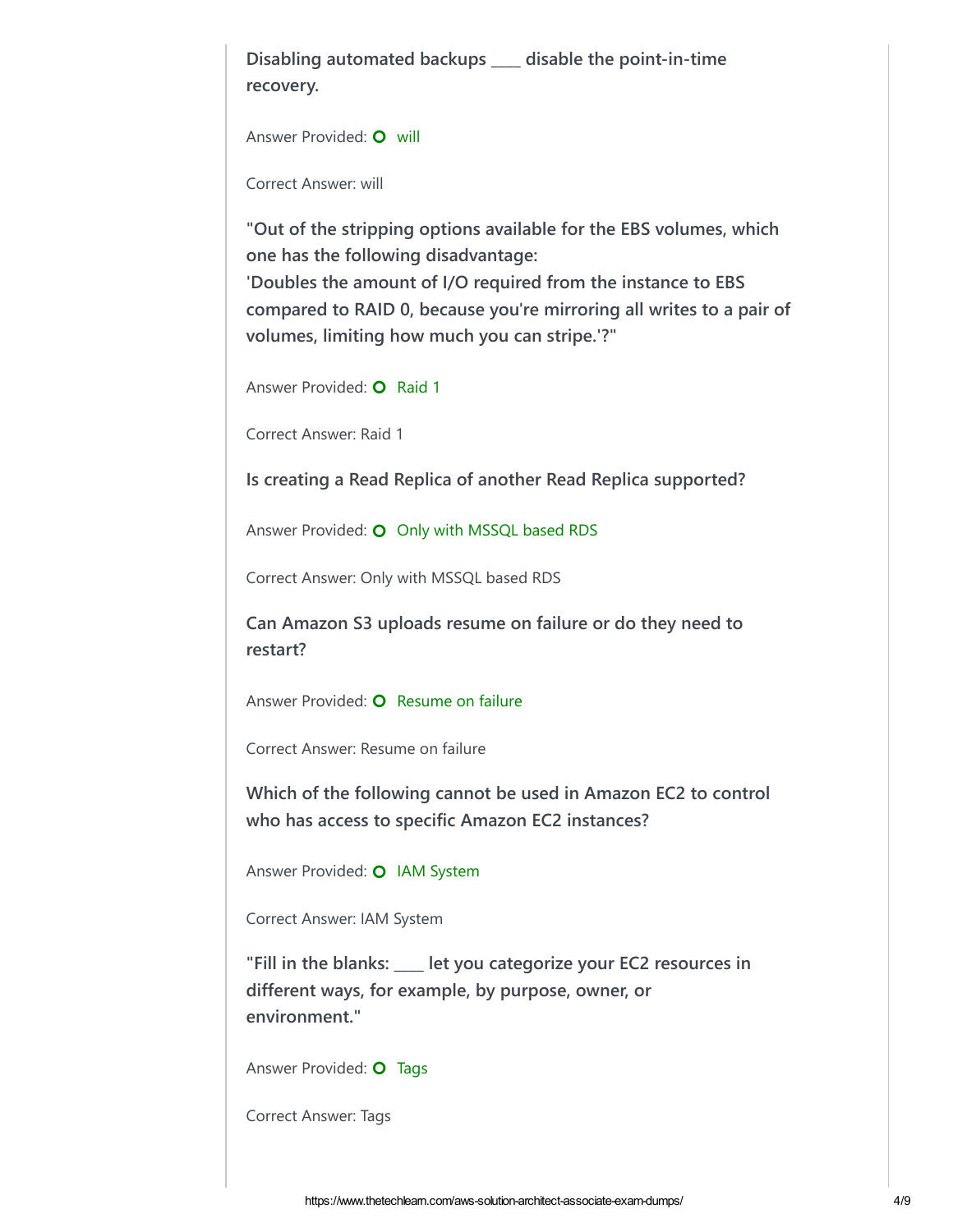**How can I change the security group membership for interfaces owned by other AWS, such as Elastic Load Balancing?**

Answer Provided:  $O$  By using the service specific console or API\CLI commands

Correct Answer: By using the service specific console or APICLI commands

**What is the maximum write throughput I can provision for a single Dynamic DB table?**

Answer Provided:  $\bullet$  Dynamic DB is designed to scale without limits, but if you go beyond 10,000 you have to contact AWS first.

Correct Answer: Dynamic DB is designed to scale without limits, but if you go beyond 10,000 you have to contact AWS first.

**"What does the following command do with respect to the Amazon EC2 security groups? ec2-revoke RevokeSecurityGroupIngress."**

Answer Provided:  $\bullet$  Removes one or more rules from a security group.

Correct Answer: Removes one or more rules from a security group.

**Can a 'user' be associated with multiple AWS accounts?**

Answer Provided: **O** No

Correct Answer: No

**True or False: Manually created DB Snapshots are deleted after the DB Instance is deleted.**

Answer Provided: O FALSE

Correct Answer: FALSE

**What happens to the data on an instance if the instance reboots (intentionally or unintentionally)?**

Answer Provided: **O** Data persists

Correct Answer: Data persists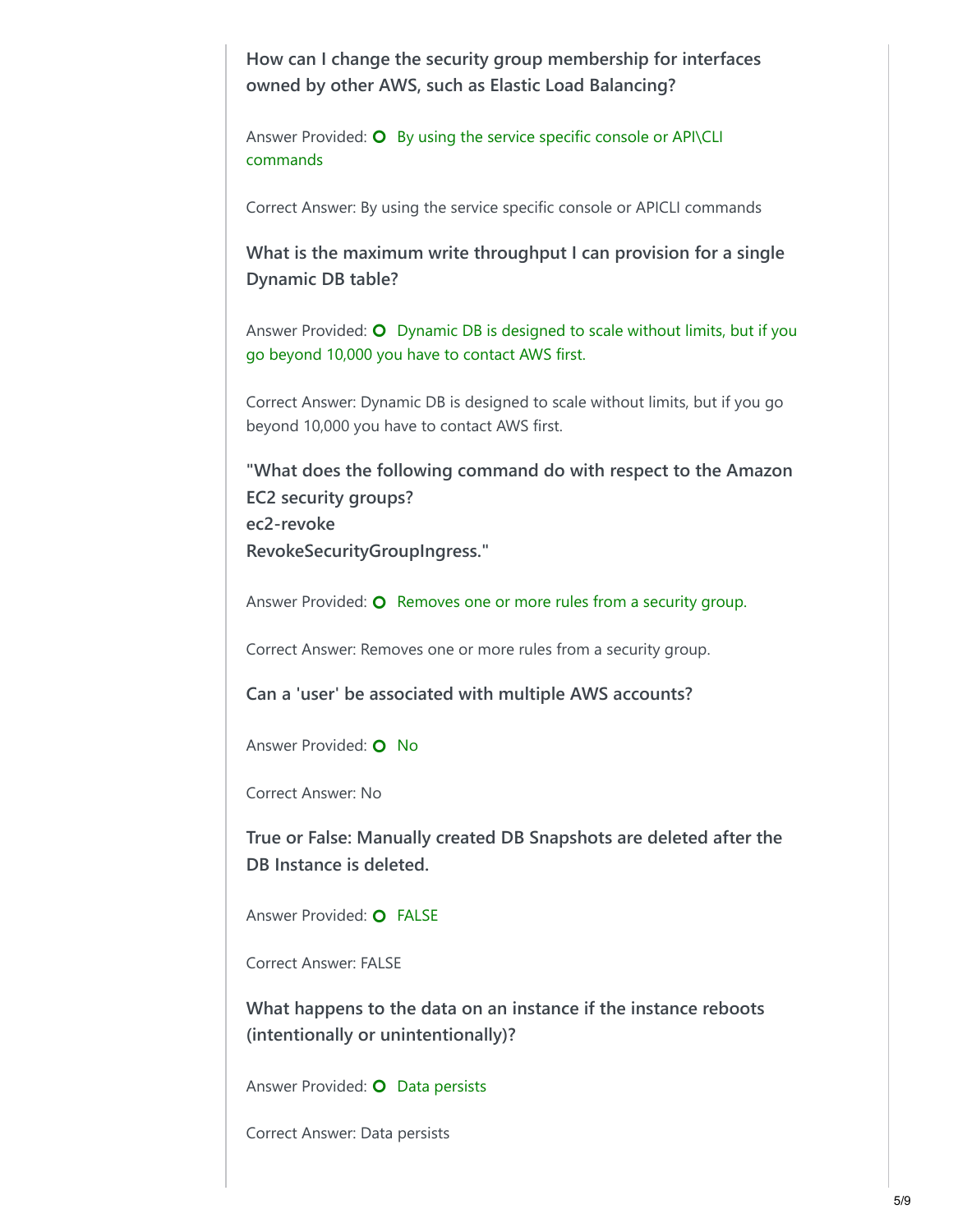**How many types of block devices does Amazon EC2 support?**

Answer Provided: **O** 2

Correct Answer: 2

**Provisioned IOPS Costs: you are charged for the IOPS and storage whether or not you use them in a given month.**

Answer Provided: O TRUE

Correct Answer: TRUE

**"IAM provides several policy templates you can use to automatically assign permissions to the groups you create. The \_\_\_\_ policy template gives the Admins group permission to access all account resources, except your AWS account information"**

Answer Provided: O Power User Access

Correct Answer: Power User Access

**While performing the volume status checks, if the status is insufficient-data, what does it mean?**

Answer Provided:  $\bullet$  the checks may still be in progress on the volume

Correct Answer: the checks may still be in progress on the volume

**"IAM's Policy Evaluation Logic always starts with a default \_\_\_\_ for every request, except for those that use the AWS account's root security credentials by default."**

Answer Provided: O Deny

### Correct Answer: Deny

**"By default, when an EBS volume is attached to a Windows instance, it may show up as any drive letter on the instance. You can change the settings of the \_\_\_\_ Service to set the drive letters of the EBS volumes per your specifications."**

Answer Provided: O Ec2Config Service

Correct Answer: Ec2Config Service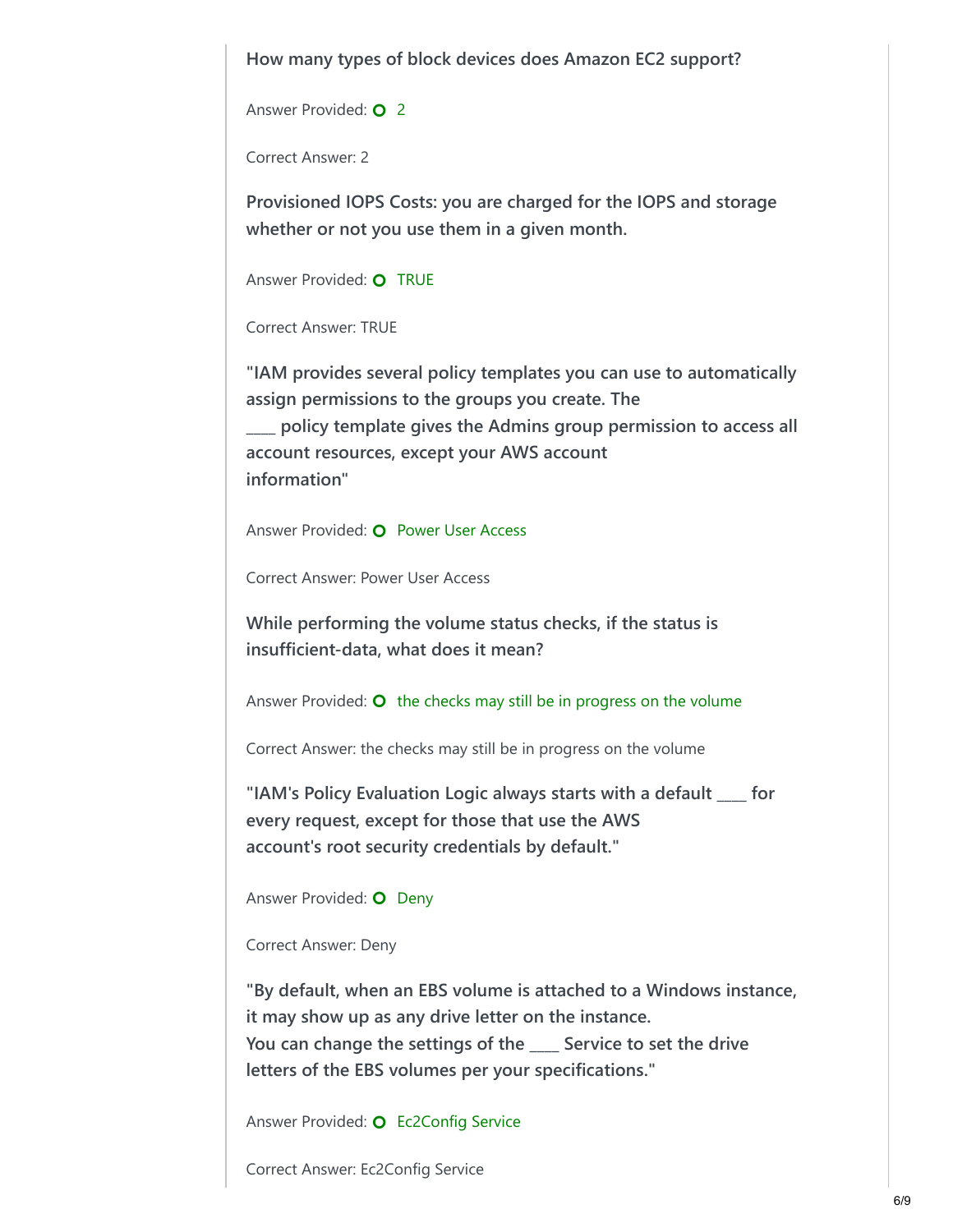**For each DB Instance class, what is the maximum size of associated storage capacity?**

Answer Provided: O 6TB

Correct Answer: 6TB

**SQL Server \_\_\_\_ store logins and passwords in the master database.**

Answer Provided: O does

Correct Answer: does

**What is Oracle SQL Developer?**

Answer Provided:  $\bigcirc$  A graphical Java tool distributed without cost by Oracle

Correct Answer: A graphical Java tool distributed without cost by Oracle

**Does Amazon RDS allow direct host access via Telnet, Secure Shell (SSH), or Windows Remote Desktop Connection?**

Answer Provided: **O** No

Correct Answer: No

**"To view information about an Amazon EBS volume, open the Amazon EC2 console at https://console.aws.amazon.com/ec2/, click \_\_\_\_ in the Navigation pane."**

Answer Provided: O Volumes

Correct Answer: Volumes

**Using Amazon IAM, can I give permission based on organizational groups?**

Answer Provided: O Yes always

Correct Answer: Yes always

**While creating the snapshots using the API, which Action should I be using?**

Answer Provided: O CreateSnapshot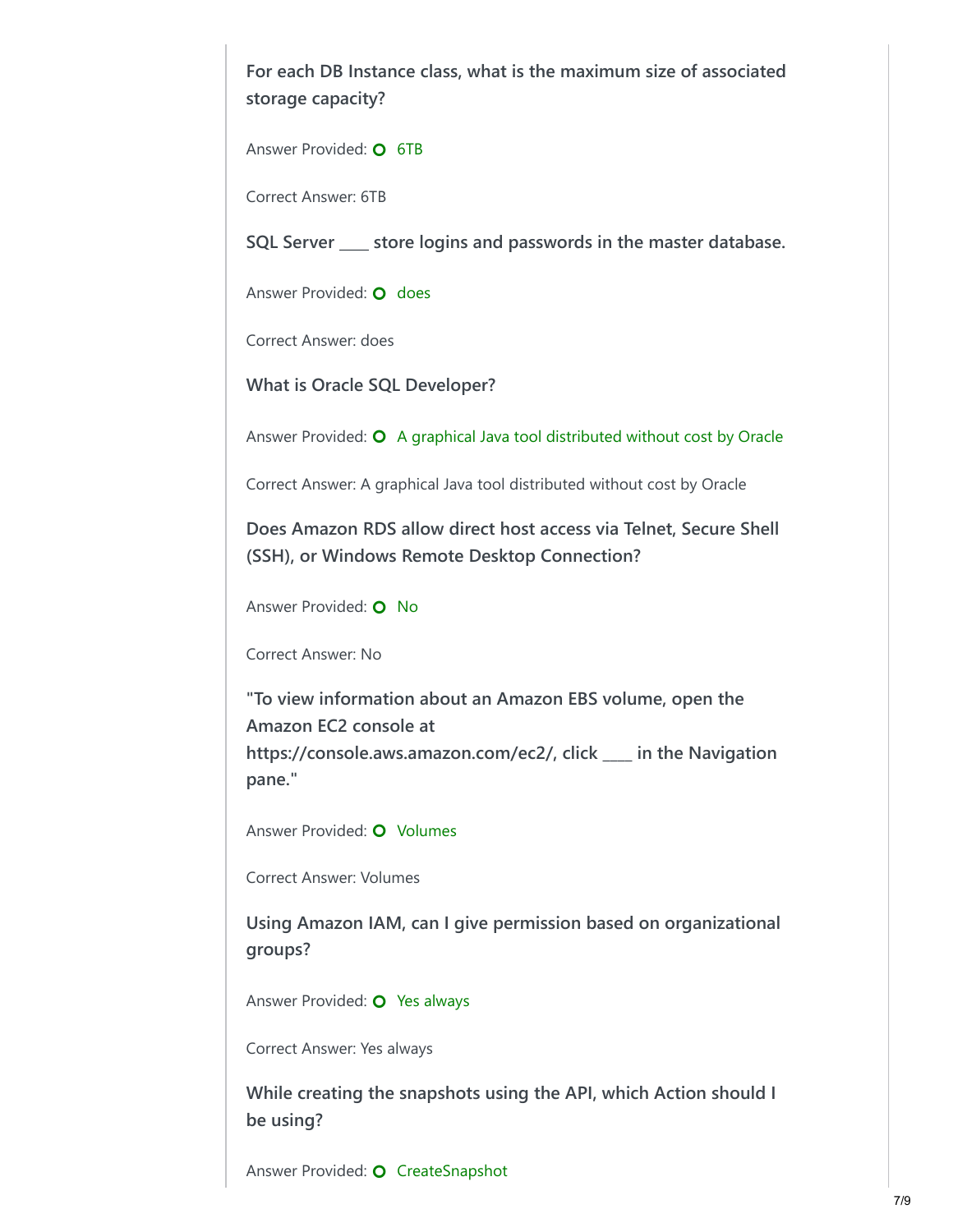Correct Answer: CreateSnapshot

**What is an isolated database environment running in the cloud (Amazon RDS) called?**

Answer Provided: O DB Instance

Correct Answer: DB Instance

**"While signing in REST/ Query requests, for additional security, you should transmit your requests using Secure Sockets Layer (SSL) by using \_\_\_\_."**

Answer Provided: O HTTPS

Correct Answer: HTTPS

**What happens to the I/O operations while you take a database snapshot?**

Answer Provided:  $\bigcirc$  I/O operations to the database are suspended for a few minutes while the backup is in progress.

Correct Answer: I/O operations to the database are suspended for a few minutes while the backup is in progress.

**Read Replicas require a transactional storage engine and are only supported for the \_\_\_\_ storage engine.**

Answer Provided: O InnoDB

Correct Answer: InnoDB

**When running my DB Instance as a Multi-AZ deployment, can I use the standby for read or write operations?**

Answer Provided: O No

Correct Answer: No

**When should I choose Provisioned IOPS over Standard RDS storage?**

Answer Provided: **O** If you use production online transaction processing (OLTP) workloads